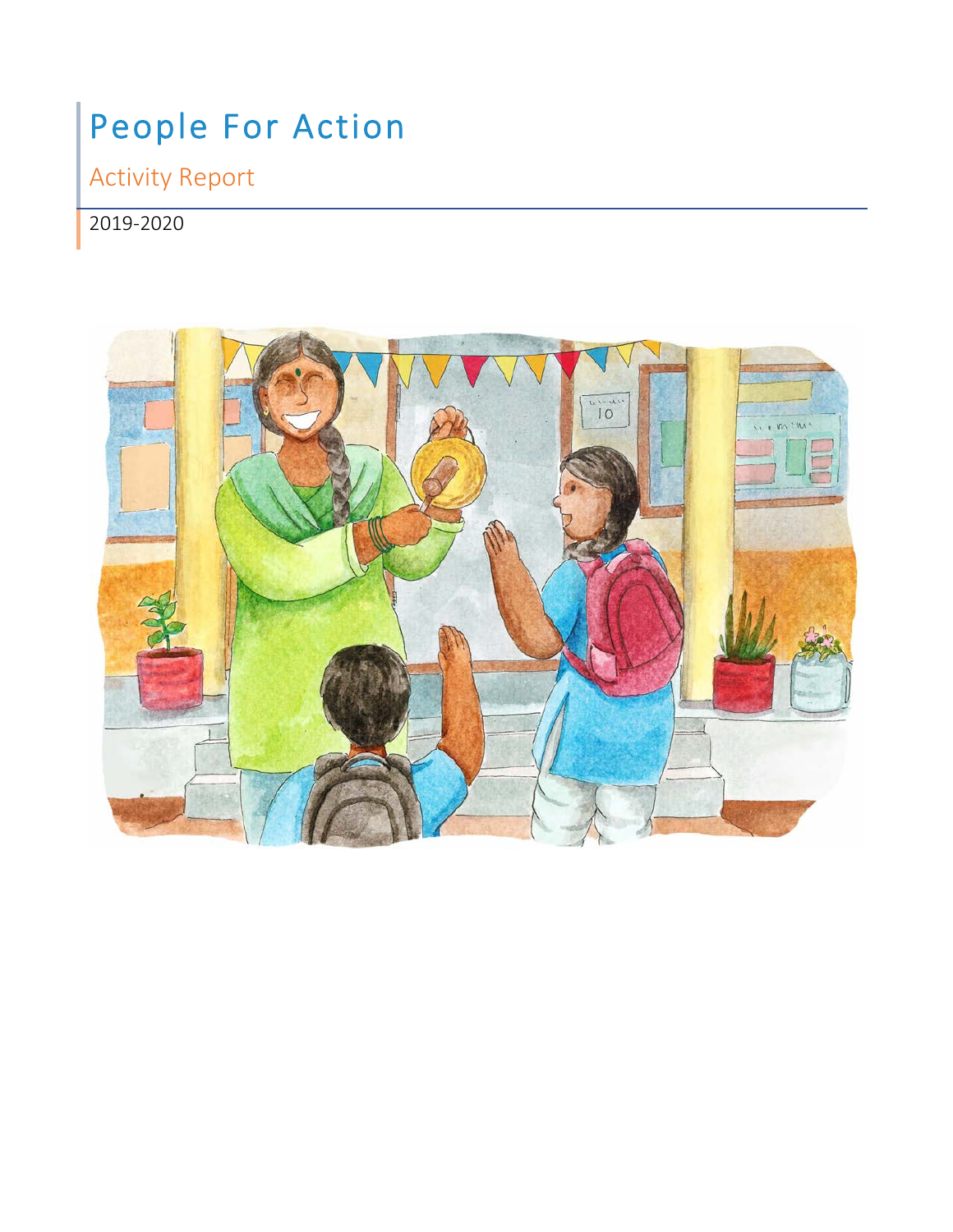#### **Overview**

People For Action (PFA) is registered under Societies Act 1860. It commenced its journey in line with its object of Memorandum of Association no. 2, 4, 13, 16, 18, and 19 with the view of improving learning outcomes at scale through its Transform Schools programme .

In line with its objectives and by virtue of the expertise of its team, PFA works to support and implement programmes of national importance in government secondary schools, particularly in under-resourced areas in the State of Odisha and disseminate its learning to other State governments.



PFA signed a MoU with the State Education department of Odisha on 12 July 2019 to ensure improvements in the quality of education in government schools. The MoU was signed by Sri. Bhupendra Singh Poonia, IAS State Project Director (SPD), Odisha School Education Programme Authority (OSEPA) and Shri. Pankaj Vinayak Sharma, Executive Director, People For Action

### Our Model

People For Action's Transform Schools programme works with the government school system, where a majority of the country's children are enrolled. It supports better teaching and management to improve learning outcomes for children in India through six core interventions:

*Transform Learning:* Enables students at the start of secondary school to be at the learning level for their age leading to improving Student Learning Outcomes in government secondary schools

*Transform Teaching:* Strengthens teaching skills amongst English, Mathematics and Science teachers in a structured manner over two years to improve the quality of teaching

*Transform School Management:* Improves the HTs role clarity, management knowledge and skills over two years to enable them to effectively lead and manage the school

*Transform PARity:* Identifies and builds awareness and agency towards gender and other social norms which govern the decision-making processes in adolescents' lives, using Participatory Action Research (PAR) methodology

*Transform Back To School:* Supports re-entry of out of school children through campaigns and community outreach followed by accelerated in-school learning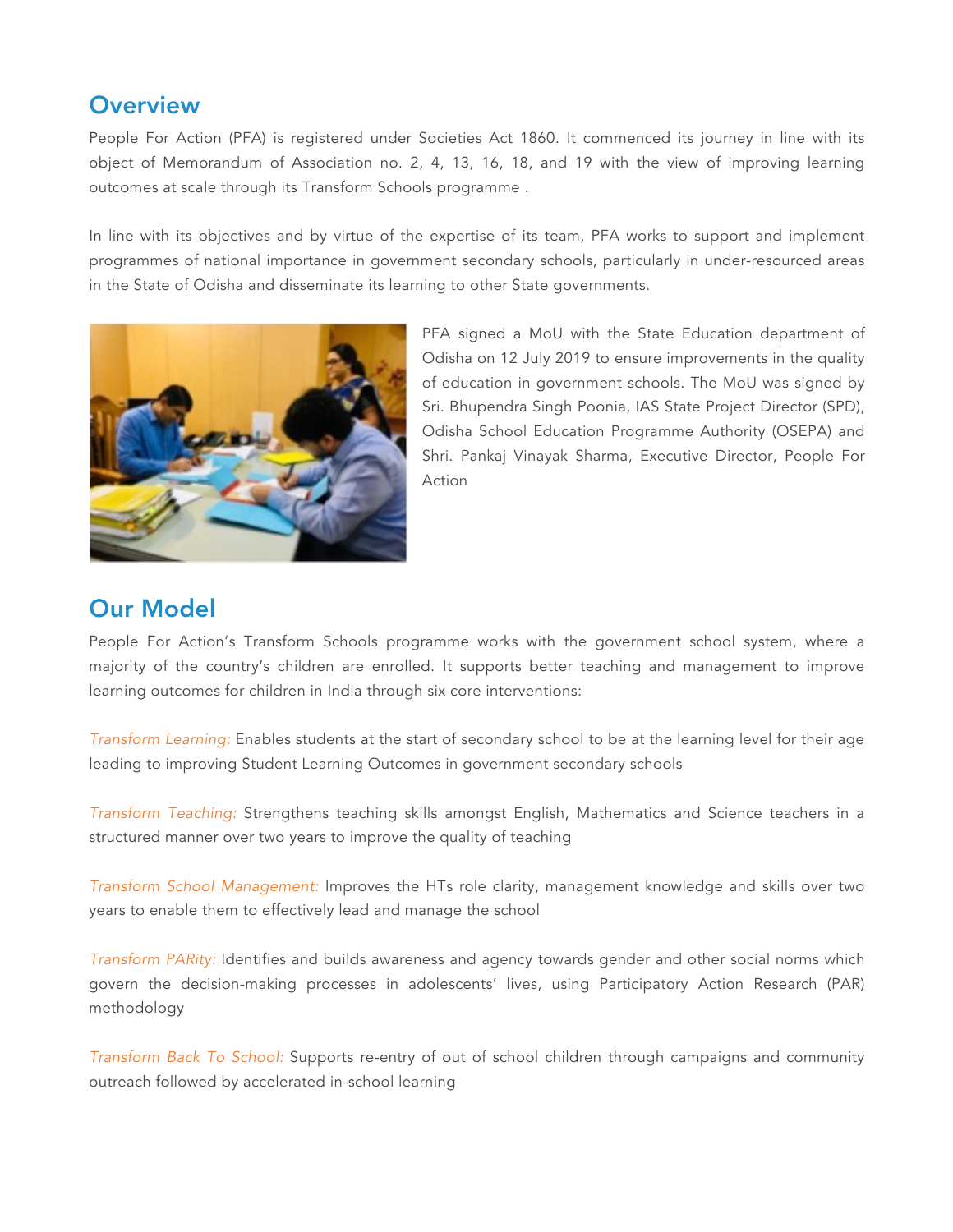*Transform Technical Advice:* Improves education programmes and systems through bespoke solutions to State education departments for quality improvement, real time monitoring, and dissemination

### Our Work

Building on lessons learnt from Odisha's education improvement programme, we commenced working in 4,290 schools in the State of Odisha in 2018-2019. With rigorous monitoring and evaluation processes in place, we have put in place a robust system of programme assessment, review, and dissemination to support partner and other governments for wider policy change. Looking at the success and potential, JPAL South Asia chose to study our Transform Learning programme through a Randomised Control Trial. PFA and the State came together to support the pilot and the full study.

### Our Reach

From our inception in January 2019, we have come a long way in reaching a large part of Odisha's education ecosystem. This FY numbers tell the story of evolving relationships and growing partnerships, with newer States being added to the vision of transforming secondary education:

|        | Schools Students Head | Teachers |  | Teachers SMDCs SMDC<br>Members Experts | Subject District<br>(State<br>Trainers) | Education<br><b>Officer</b> | Districts State* |   |
|--------|-----------------------|----------|--|----------------------------------------|-----------------------------------------|-----------------------------|------------------|---|
| 67,038 |                       |          |  |                                        |                                         |                             | 61               | 4 |

\*PFA provides technical support to the State government of Odisha in implementing their education programmes and disseminates learning's of Odisha's programme in the State of Chhattisgarh, Haryana and Himachal

### Key activities and achievements

The PFA team has seen massive traction and impact for its programmes from its very inception. From resource development and finalisation to trainings for effective implementation and monitoring, PFA has ensured all stakeholders, especially the governments are true partners in making the journey towards appropriate learning outcomes and student success. Some of the key activities and achievements to this end are:

Key Activity 1: Technical support to Odisha government for scaling-up, replication of Transform Schools programmes.

#### 1. *Transform Learning:*

• Master trainers trained by PFA led the training of 4,169 Head teachers and 16,417 teachers from 4,290 schools in 27 districts on Transform Learning programme. 4,290 schools administered the baseline assessments in the four subjects and

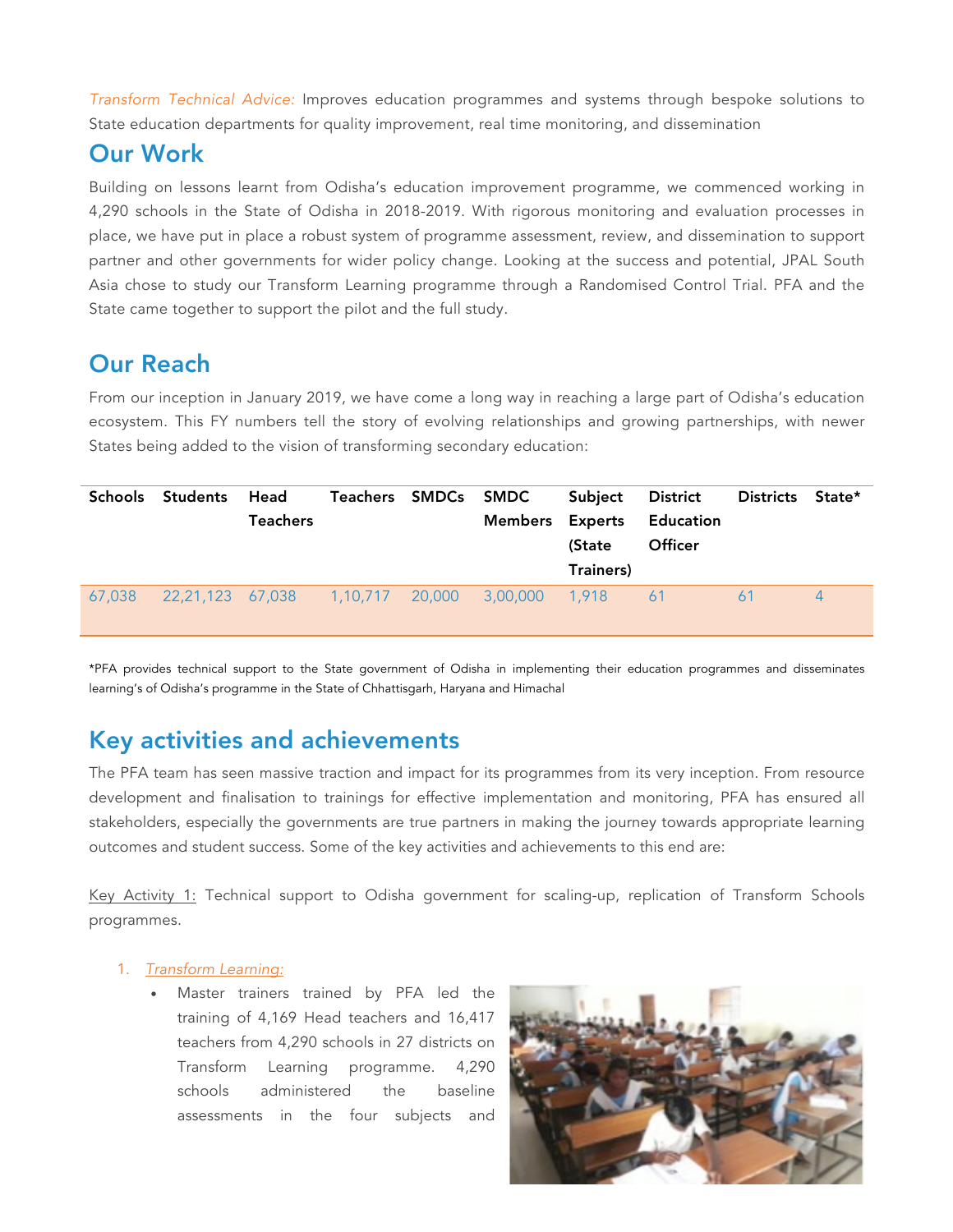completed the Foundation Camp (FC) on 21 June 2019. The Supported Learning Phase (SLP) is underway and the end line is scheduled in end-November. It showed that only 5-28% students have Class appropriate levels in Math, Science, English and Odia and this has increased our resolve to address this important issue.



PFA's Core team led the design of a flexible model of Transform Learning (*Utkarsh)* for Odisha for the J-PAL evaluation. PFA also facilitated necessary approvals and government funding for implementation in the research districts. PFA supported the government implementation in 200 schools in the two J-Pal RCT districts of Jajpur and Dhenkenal. The schools are implementing two models of the programme. Standard is the programme as

is and flexible offers teacher flexibility to prioritise sessions in the supported learning phase. PFA's subject experts trained 186/200 Head Teachers and 736/800 teachers in July. 198/200 administered baseline with 93% students. Only 3-11 % students have Class appropriate levels in Math, Science and English. The schools concluded the FC on 1 October 2019 and PFA delivered the phase-II teachers training. SLP commenced on 14 October.

#### 2. *Transform Teaching*:

• PFA led the State's core committee to review and revise its teacher development approach. It has authored an approach note on teacher's professional development (TPD) programme for the State. Based on its approach guidance, an assessment framework and tools for teacher self-assessment and classroom observations were developed by the State Resource Group of experts. The findings from these assessments and observations



will feed into development of a long term TPD plan that includes school based coaching that is to rolled out Statewide.

• Post that, PFA capacitated the Teacher Education Institute (TEI) in improving its TPD using our approach and tools. PFA supported the State Resource Group to develop an online teacher training needs assessment tool for Mathematics, Science, Odia and English teachers. 25 October onwards 7,000 secondary school teachers started using this Statewide and the results will inform the State's in-service teacher training. Government is finalising plans for piloting school-based coaching for teachers model in two districts with PFA's support. PFA produced orientation videos for Transform Learning covering the overview, pedagogy and capacity building. Along with PFA's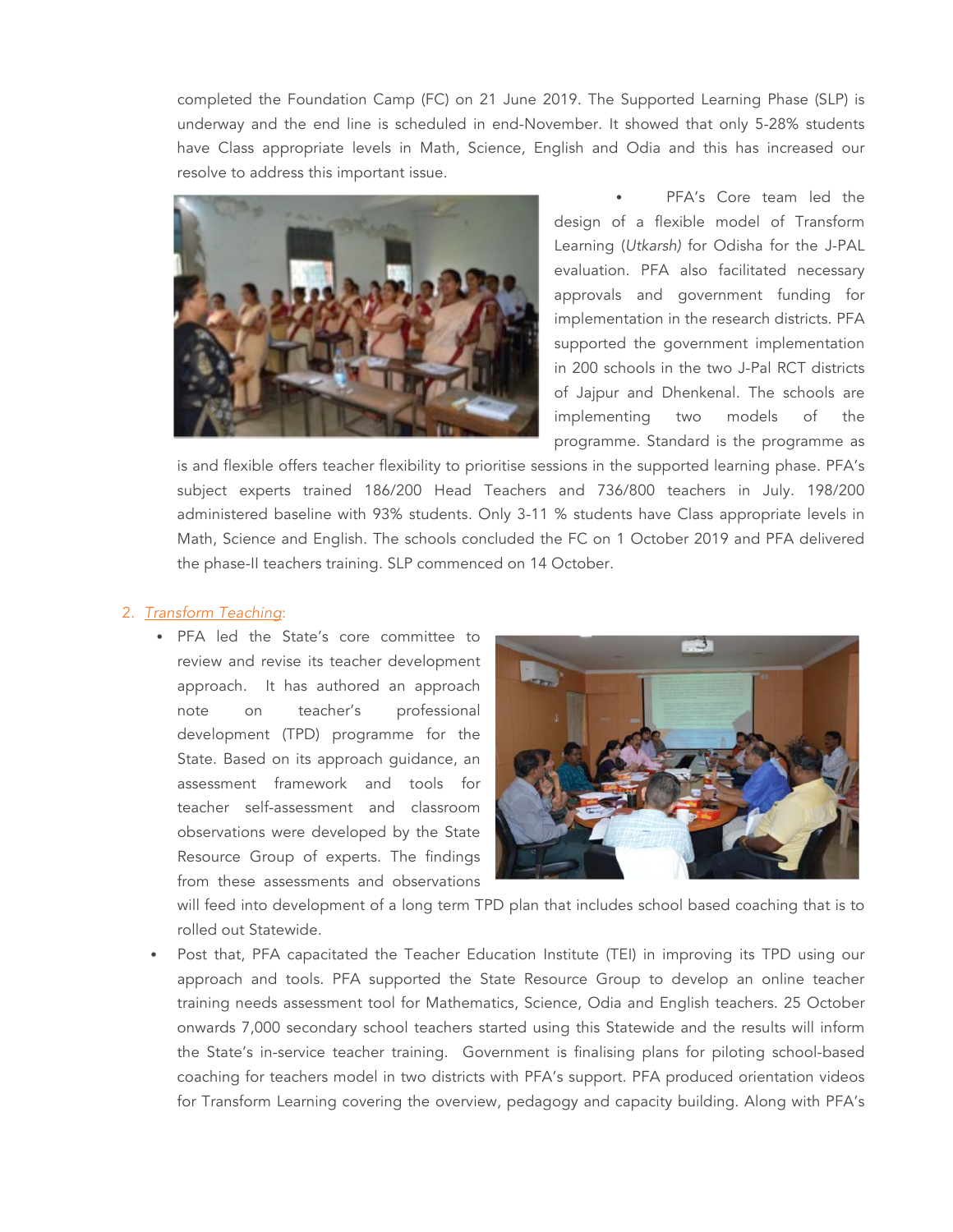face-to-face training these offer blended and continued professional development opportunities for trainers and teachers.

#### 3. *Transform School Management*:

- PFA team and Odisha government held a meeting to discuss PFA's Quality Assurance conducted in 2018-2019 and its report findings. It led to Odisha government deciding to pilot the programme for improving school governance (based on our's School governance model) in three districts. It was decided to keep the focus of the pilot limited to building capacities of Head Teachers and School governing bodies to develop and implement school plans to improve school standards and support school governing committees that are at nascent stage to deliver their role effectively. PFA updated its programme model and resources in July 2019.
- PFA advocated for and supported the government on developing school planning and development for elementary (Class 1-8) and secondary schools (Class 9-10). PFA's work and research were used to nudge changes in the school planning process that was extractive and included only teachers. PFA supported development of a participatory and inclusive process that includes community and children. A pilot until December 2019 in 30 schools by the State government will inform guidance to 60,000 schools and 1,020,000 governing committee members for a first ever 'integrated model' in line with the education policy of India.
- 4. *Library Improvement Programme*: Odisha State government finalised an online tool to assess use of school library with PFA's support in September 2019. This builds upon online assessment and manual developed by PFA to improve libraries in 60,000 schools.

| Wel Come 1 OPERA LIBRARY(LIB2100)                                                                                                                                                                          |  |                       |                                              | Collect Library information from district point |  | Home   Lopest |
|------------------------------------------------------------------------------------------------------------------------------------------------------------------------------------------------------------|--|-----------------------|----------------------------------------------|-------------------------------------------------|--|---------------|
| Step-1 :Upload Documents<br>1. "Academic year:                                                                                                                                                             |  | 2018-19               |                                              |                                                 |  |               |
| 2. Whether district recived state guideline:<br>3. 'Whether book list is finalized by district committee:<br>4. "Whether fund transferred to school :<br>5. 'Reason for not received the above documents : |  | When<br>O Yes         |                                              |                                                 |  |               |
|                                                                                                                                                                                                            |  | <sup>1</sup> Yes      | W No.                                        |                                                 |  |               |
|                                                                                                                                                                                                            |  |                       | White                                        |                                                 |  |               |
|                                                                                                                                                                                                            |  | C Yes                 | Reason for not received the above documents. |                                                 |  |               |
| Step-2 Book Entry<br>1. "Name of the book:                                                                                                                                                                 |  | Name of the book      |                                              |                                                 |  |               |
| 2. 'Name of the author:                                                                                                                                                                                    |  | Name of the author    |                                              |                                                 |  |               |
| 3. 'Name of the publisher :                                                                                                                                                                                |  | Name of the publisher |                                              |                                                 |  |               |
| 4. "Year of publication:                                                                                                                                                                                   |  | Year of publication   |                                              |                                                 |  |               |
| 5. "Cost of the book:                                                                                                                                                                                      |  | Cost of the book      |                                              |                                                 |  |               |
|                                                                                                                                                                                                            |  |                       |                                              |                                                 |  |               |

Key Activity 2: Document lessons from Transform Schools programmes in Odisha and disseminate learning to other States advocating for wider replication and improving policy and practice.

- PFA team disseminated its offerings to Education Secretaries and Directors in two new States of Himachal Pradesh and Haryana. PFA was invited to present its model and shared its resources with lead academic institutions for the two State's for technical review for adoption in Secondary Schools. The model was appreciated by the State Governments. Both are considering replicating the model in their State and HP government has also sought PFA's support in informing State's plans for addressing learning gaps in Classes 6-8.
- PFA was selected to technically support scale-up of Transform Learning in 3 new States:
	- o People For Action supported Chhattisgarh government for its remedial programme Nikhaar, based on Transform's Learning model in 7,223 schools. Nikhaar aims to improve teaching and remediation skills of 28,892 teachers and 3,79,158 students of Classes 8 and 9. PFA's support included training of 120 State level trainers who in turn trained district trainers and teachers on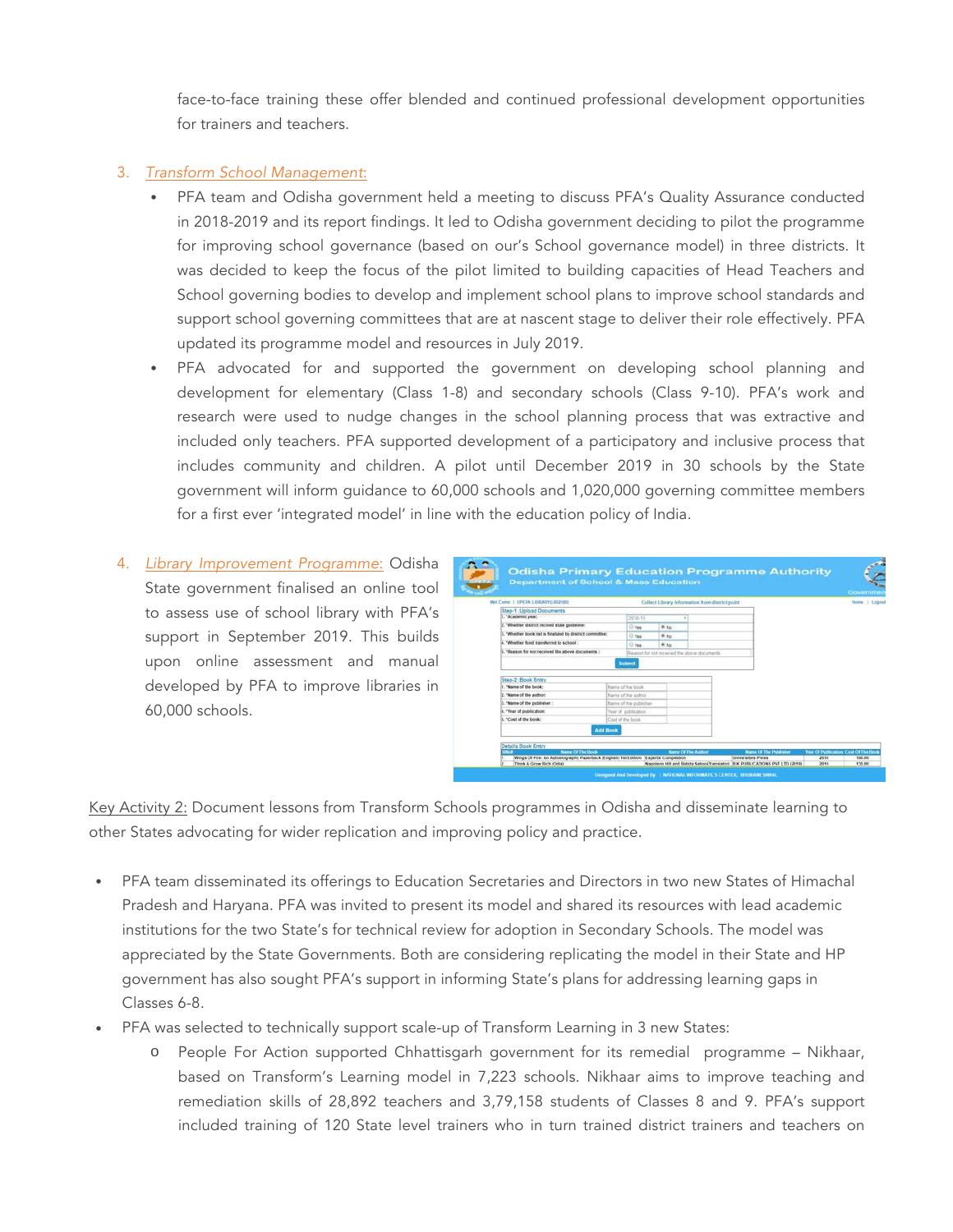implementation. The student assessment were completed on 2 July 2019 and FC was completed on 31 July 2019. PFA created the following resources for the students, teachers, head teachers and school governors, which have been accredited and used by the State government while implementing their education programme:



"We spent last few months understanding National Achievement Survey (NAS) results that highlight learning crisis in many Indian states and discussing possible solutions to arrest the same. The launch of *Nikhaar* (SSRP), remediation programme for Classes 8,9 in the State marks the beginning of our action to address the problem as this is the first post NAS intervention focused at addressing learning gaps. *Nikhaar* has the potential to build knowledge and competence among young population that will enable them to access new growth opportunities. The teaching approach and principles programme advocates for must be applied to regular teaching to maximise its impact."

#### *Gaurav Dwivedi, Principal Secretary, School Education Department, Chhattisgarh*

o Haryana (HR) is scaling the model as 'Saksham Vriddhi' in three worst performing districts with 34,955 Class 9 students in 429 schools. The baseline and FC is complete and SLP commenced on 30 September 2019. Addressing high teacher vacancies on priority is a good practice in HR. PFA created the following resources for the students, teachers, head teachers and school governors, which have been accredited and used by the State government while implementing their education programme: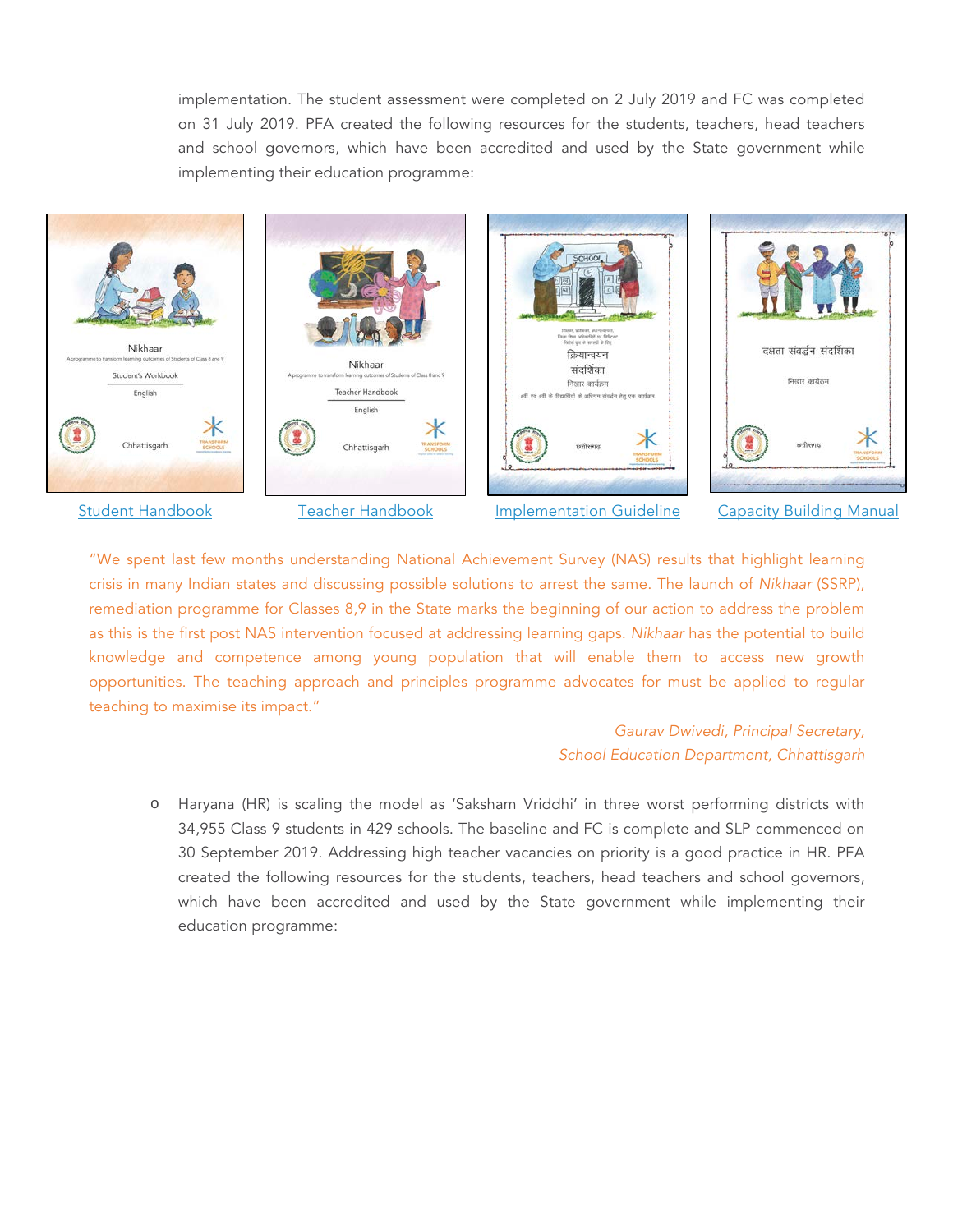

"The Transform Learning resources are comprehensive and cover key competencies that Class 9 students need to attain. We have introduced them in our Class 9 remedial programme - *Saksham Vriddhi* in Haryana. I liked the collaborative and interactive approach used to maximise participation and learning in PFA led trainings. It offers good practices that can certainly be applied to other in-service teacher trainings organised by our department. "

#### *Manoj Kaushik, Pedagogy Director, State Council of Education Research and Training (SCERT), Haryana*

o Himachal Pradesh's pilot Prabal has commenced on 4 October to understand the programme requirements and their readiness to scale up in 6 our of 12 districts in February 2020. This pilot in 181 schools of Una district will prioritise only - Mathematics and Science where State performs poorly. PFA will train district officials and trainers from10 to 16 October 2019. PFA created the following resources for the students, teachers, head teachers and school governors, which have been accredited and used by the State government while implementing their education programme: